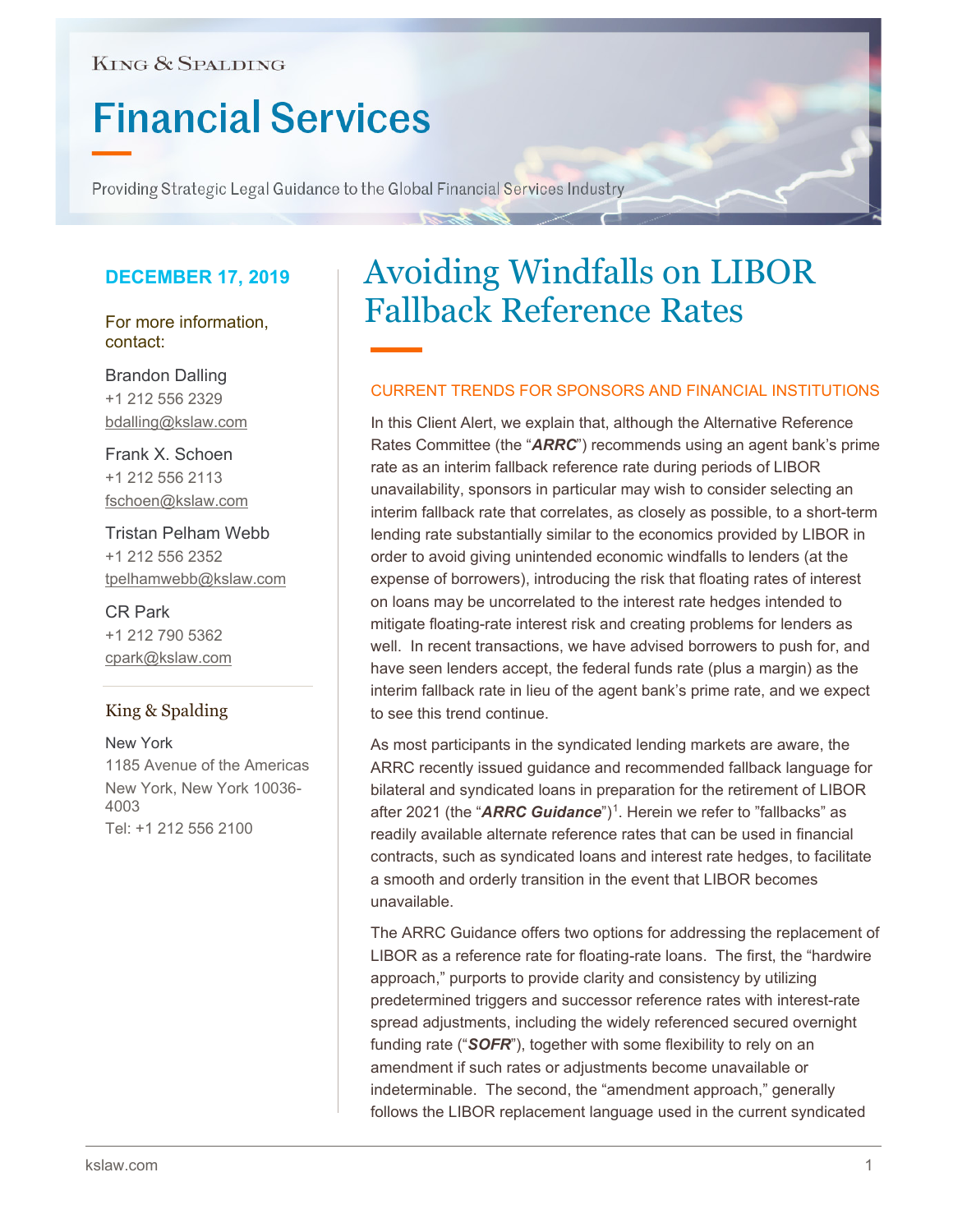### CLIENT ALERT



loan market, with some specificity as to fallback trigger events and interest rate spread adjustments to be applied to the successor reference rate to make it more comparable to LIBOR. The recommended fallback language for both the hardwire approach and the amendment approach is intended to provide a market standard approach to the transition away from LIBOR-based pricing to a new benchmark reference rate.

The ARRC amendment approach language generally covers four main topics: (1) "Benchmark Transition Events," or trigger events that cause the parties to begin the amendment process and select a new benchmark reference rate (which trigger events include, for example, public statements or information from regulators or benchmark administrators that LIBOR is ceasing or will cease), (2) "Benchmark Replacement," which includes parameters surrounding how the benchmark replacement rate is chosen, (3) "Benchmark Replacement Adjustment," which provides parameters for agreeing on interest rate spread adjustments between LIBOR and the selected benchmark replacement rate to preserve the economics of the applicable transaction in a manner that is consistent with prevailing market practice and (4) "Benchmark Unavailability Period", which is defined generally as the period between the date when LIBOR is no longer being published or is no longer representative, but prior to the selection of a Benchmark Replacement. Though there are issues associated with each of the four main topics noted above, this Client Alert focuses on one key point within Benchmark Unavailability Period that we are seeing arise consistently across the market.

The ARRC's recommended language provides that, during a Benchmark Unavailability Period, all LIBOR loans will be converted to ABR/Base Rate loans. In most floating-rate LIBOR credit agreements we typically negotiate and review (and, in fact, in the LSTA model credit agreement), the ABR/Base Rate is defined as the highest of (a) federal funds rate plus 50 basis points, (b) one-month LIBOR plus 100 basis points and (c) the agent's (or another reference bank's) prime rate.

Because the prime rate is almost always the highest of the three options (in some cases, upwards of 300 or more basis points higher than one-month LIBOR), the ARRC language, in effect, requires floating-rate interest pricing based on the prime rate during a Benchmark Unavailability Period in almost all cases. Using the prime rate results in an interim fallback reference rate that materially skews the negotiated economics of the loan simply due to a Benchmark Unavailability Period. From the sponsor seat, this is obviously an undesirable outcome due to the economic impact and effects on any debt service coverage ratio, interest coverage ratio or fixed charge coverage ratio, but this outcome can also pose issues for lenders if the foregoing economic changes lead to defaults under the borrower's financial covenants.

Furthermore, we do not believe that a borrower's interest rate hedges will utilize the prime rate as a fallback reference rate in the event of LIBOR unavailability—the foregoing is another inherent substantial economic and accounting frailty with the prime rate as a fallback reference rate.

A better result is an interim fallback reference rate that correlates, as closely as possible, to a short-term lending rate substantially similar to the economics provided by LIBOR. Although other options certainly exist (including by reference to the successive series of fallback replacement rates under the hardwire approach, including SOFR), many of these fallback reference rates do not accurately reflect a bank's dollar-based cost of funds. For example, SOFR measures overnight interbank lending costs when such funds are collateralized by U.S. Treasury bonds. A typical bank's syndicated loan book, for example, is a much different risk profile than U.S. Treasuries. In times of market dislocation, we believe SOFR has the potential to substantially misrepresent a bank's actual cost of funds, which has the potential to substantially squeeze bank margins. A replacement reference rate that is based on the federal funds rate mitigates undesirable rate fluctuations for both borrowers and lenders.

In recent transactions, we have worked closely with clients to advocate for an interim fallback reference rate based on the federal funds rate plus a margin (typically in the range of 10 to 20 basis points, depending on whether the borrower